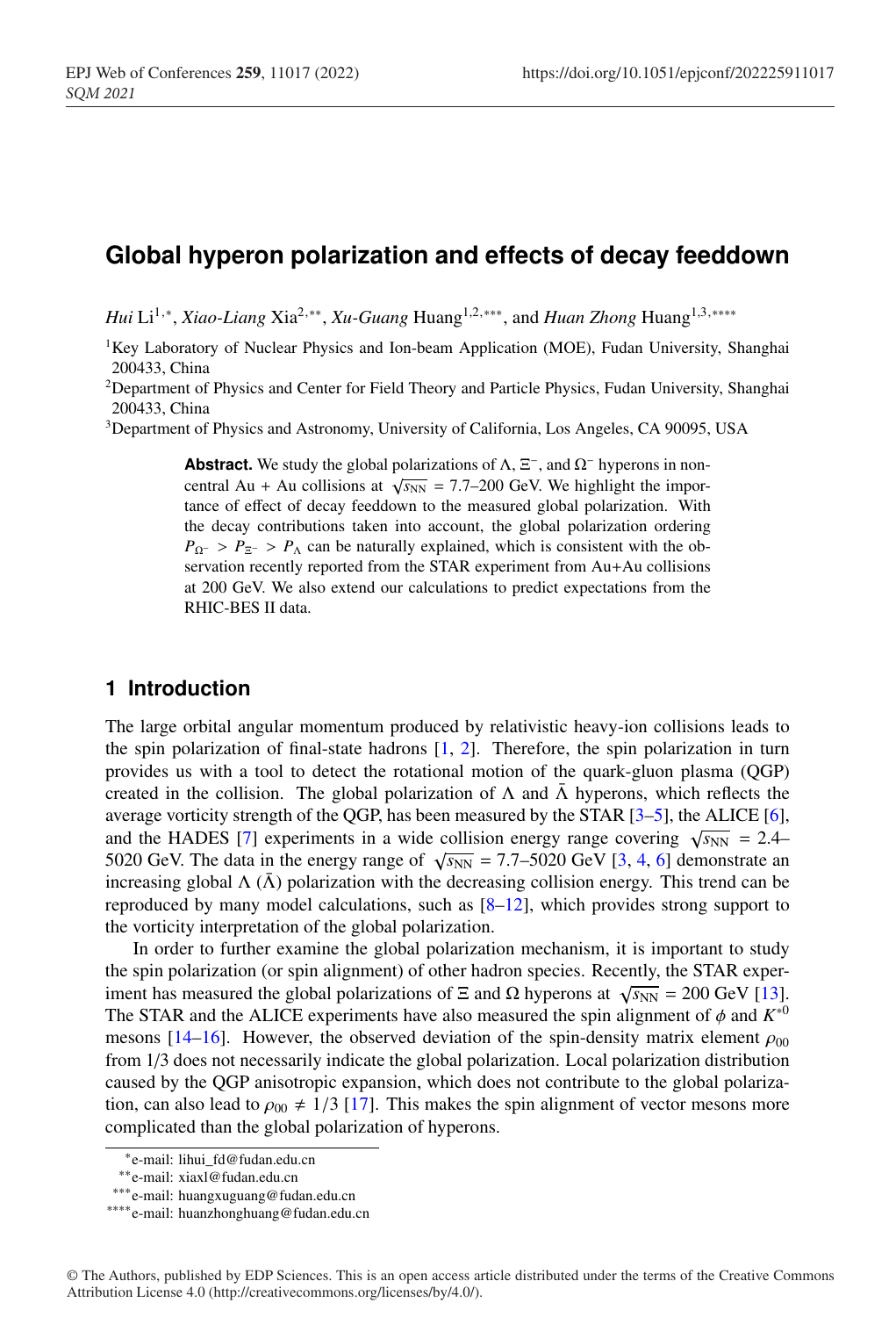In this proceeding, we report our recent research [18] on the global polarizations of  $\Lambda$ , Ξ−, and Ω<sup>−</sup> hyperons within the framework based on thermal vorticity and spin transfer dynamics in decay. The study improves our understanding of the global hyperon polarization and provides predictions for future measurements at RHIC-BES energies.

## **2 Framework**

We calculated the global polarizations of  $\Lambda$ ,  $\Xi^-$ , and  $\Omega^-$  hyperons in Au + Au collisions at RHIC energies  $\sqrt{s_{NN}}$  = 7.7–200 GeV. The calculation can be divided into the following two procedures.

We first compute the global polarization of *primary* Λ, Ξ−, and Ω<sup>−</sup> hyperons. The primary hyperons are those produced by hadronization at the end of QGP fluid. Spin statistical and kinetic theory shows that their spin polarizations are determined by thermal vorticity of the fluid [19–21]:

$$
P^{\mu} \simeq -\frac{S+1}{6m} \epsilon^{\mu\nu\rho\sigma} p_{\nu} \varpi_{\rho\sigma}(x), \tag{1}
$$

where  $P^{\mu}$  is the spin polarization four-vector, and *S*, *m*, *p*, and *x* are the spin, mass, momentum four-vector, and space-time coordinate four-vector of the hyperon. The thermal vorticity is defined as  $\omega_{\rho\sigma} = \frac{1}{2}(\partial_{\sigma}\beta_{\rho} - \partial_{\rho}\beta_{\sigma})$  with  $\beta_{\rho} = u_{\rho}/T$  in which *u* is the fluid four-velocity and *T* is the temperature. We extract the thermal vorticity field and the phase-space distributions of primary  $Λ, Ξ<sup>-</sup>$ , and  $Ω<sup>-</sup>$  hyperons from a multi-phase transport (AMPT) model [22]. With this information, the global polarization of primary hyperons can be calculated using Eq. (1). More details about the calculation can be found in [18].

Then we estimate the decay contributions to the global polarization of *inclusive* hyperons. Note that the global polarization calculated in the first procedure is of the primary hyperons. However, the experimental measurements include the hyperons produced by decay of heavier particles. Through a statistical model calculation, we find that about 80% of the final Λ's and about 40% of the final  $\Xi^{-}$ 's are products of decays. Following from Eq. (1), the thermal vorticity polarizes not only the primary  $\Lambda$ ,  $\Xi^-$ , and  $\Omega^-$  hyperons, but also all other hadron species created from the QGP (except spinless hadrons). When these polarized hadrons decay, their spin polarizations are transferred to secondary particles. The detailed spin-transfer rules can be found in [18, 23–25]. Taking the decay contributions into account, the global polarization of inclusive hyperons can be calculated by

$$
P_{H,\text{inclusive}} = \frac{N_H P_{H,\text{primary}} + \sum N_{X \to H} P_{X \to H}}{N_H + \sum N_{X \to H}},\tag{2}
$$

where *H* is the hyperon which we want to study, *X* stands for particles which can decay to *H*,  $P_{H,\text{inclusive}}$  ( $P_{H,\text{primary}}$ ) is the global polarization of inclusive (primary) *H* hyperon,  $N_H$  is the primary yield number of *H*,  $N_{X\rightarrow H}$  and  $P_{X\rightarrow H}$  are the yield number and the global polarization of *H* from the decay  $X \to H$ , and the sum runs over all possible decays (including cascade decays) from *X* to *H*. We use the THERMUS package  $[26]$  (which is a statistical model) to calculate the primary yields of the following hyperons: Λ,  $Λ(1405)$ ,  $Λ(1520)$ ,  $Λ(1600)$ ,  $Λ(1670)$ ,  $Λ(1690)$ ,  $Σ<sup>0</sup>$ ,  $Σ(1385)$ ,  $Σ(1660)$ ,  $Σ(1670)$ , Ξ, and Ξ(1530). We then use the spintransfer rules to simulate decay of these hyperons and obtain  $N_{X\to H}$  and  $P_{X\to H}$ . Finally, these quantities are substituted into Eq. (2) to calculate the inclusive global polarization.

### **3 Results and discussion**

In this section, we present and discuss our results on the global hyperon polarizations. In the current framework, we have assumed that the primary hyperons follow the same global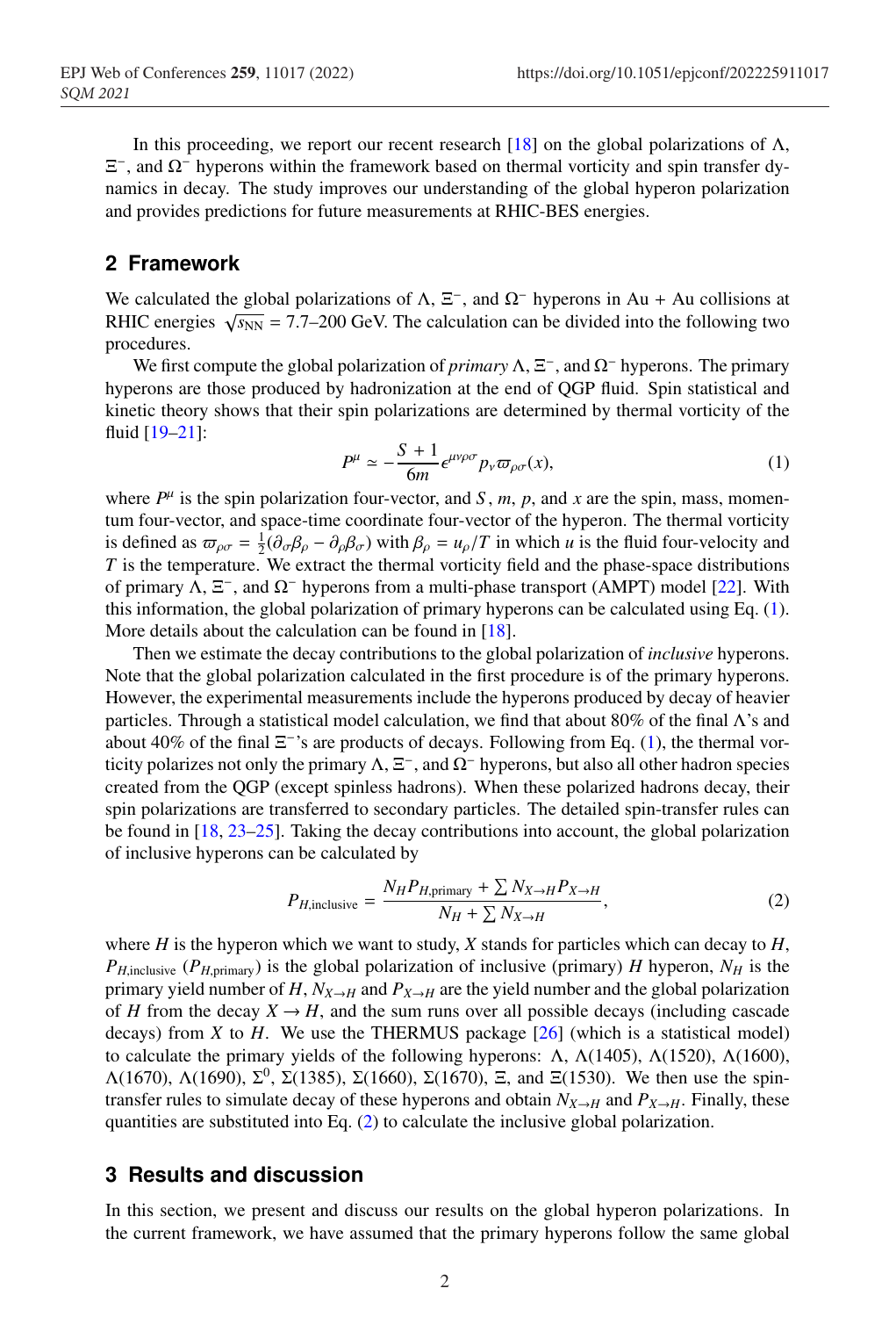

**Figure 1.** Global polarizations of  $\Lambda$ ,  $\Xi^-$ , and  $\Omega^-$  hyperons without (left) and with (right) the decay contributions to  $\Lambda$  and  $\Xi^-$  taken into account. The STAR data [3, 4, 13] of inclusive hyperon polarizations are also shown for comparison.

polarization mechanism, that is, they are polarized by the thermal vorticity through Eq. (1). Therefore, we expect that the global polarizations of the three hyperons have a similar energy dependence — they all decrease with the increase of collision energy, as demonstrated in Fig. 1.

The left panel of Fig. 1 shows that the global polarizations of primary  $\Lambda$ ,  $\Xi^-$ , and  $\Omega^$ hyperons approximately fulfill  $P_{\Lambda}$  :  $P_{\Xi^-}$  :  $P_{\Omega^-} \simeq 1$  : 1 : 5/3. The main reason is that  $\Omega$ <sup>-</sup> is a spin-3/2 hyperon, while  $\Lambda$  and  $\Xi$ <sup>-</sup> are spin-1/2, and equation (1) shows that the global polarization is proportional to  $S + 1$ . In addition to the spin number, equation (1) also indicates that the global polarization depends on hyperon's four-velocity  $(p_v/m)$  and spacetime coordinate *x*. However, as we examined in the AMPT model, the three hyperons have very similar velocity and space-time distributions. As a result, the difference between the primary global polarizations of  $\Lambda$  and  $\Xi^-$  is very small. Recent hydrodynamic calculation [27] yielded similar conclusion.

The right panel of Fig. 1 shows the global polarizations of  $\Lambda$ ,  $\Xi^-$ , and  $\Omega^-$  hyperons, but with the decay contributions to  $\Lambda$  and  $\Xi^-$  taken into account. Compared with the primary global polarizations (Fig. 1 left), decay of heavier particles reduces the global polarization of  $\Lambda$  by about 10%, but increases the global polarization of  $\Xi^-$  by about 25% [18]. The  $\Omega$ <sup>-</sup> hyperon contains hardly any contribution from decays, therefore we neglect the decay contributions to the global  $\Omega^-$  polarization. Finally, after we consider the decay contributions, the global polarizations of inclusive  $\Lambda$  and  $\Xi^-$  hyperons become separated, and we find  $P_{\Omega^-}$  >  $P_{\Xi^-}$  >  $P_{\Lambda}$ . This explains the recent experimental measurement at 200 GeV [13]. Our calculations predict that the ordering of  $P_{\Omega^-} > P_{\Xi^-} > P_{\Lambda}$  will become more prominent from the RHIC-BES II data if there would be sufficient statistics to make the measurements.

#### **4 Summary**

In summary, we studied the global polarizations of  $\Lambda$ ,  $\Xi^-$  and  $\Omega^-$  hyperons in Au + Au collisions at RHIC energies  $\sqrt{s_{NN}}$  = 7.7–200 GeV, within the framework based on the thermal vorticity and spin transfer in decay. We find that the global polarizations of primary hyperons approximately fulfill  $P_{\Lambda}$  :  $P_{\Xi^-}$  :  $P_{\Omega^-} \simeq 1$  : 1:5/3, and the global polarizations of inclusive